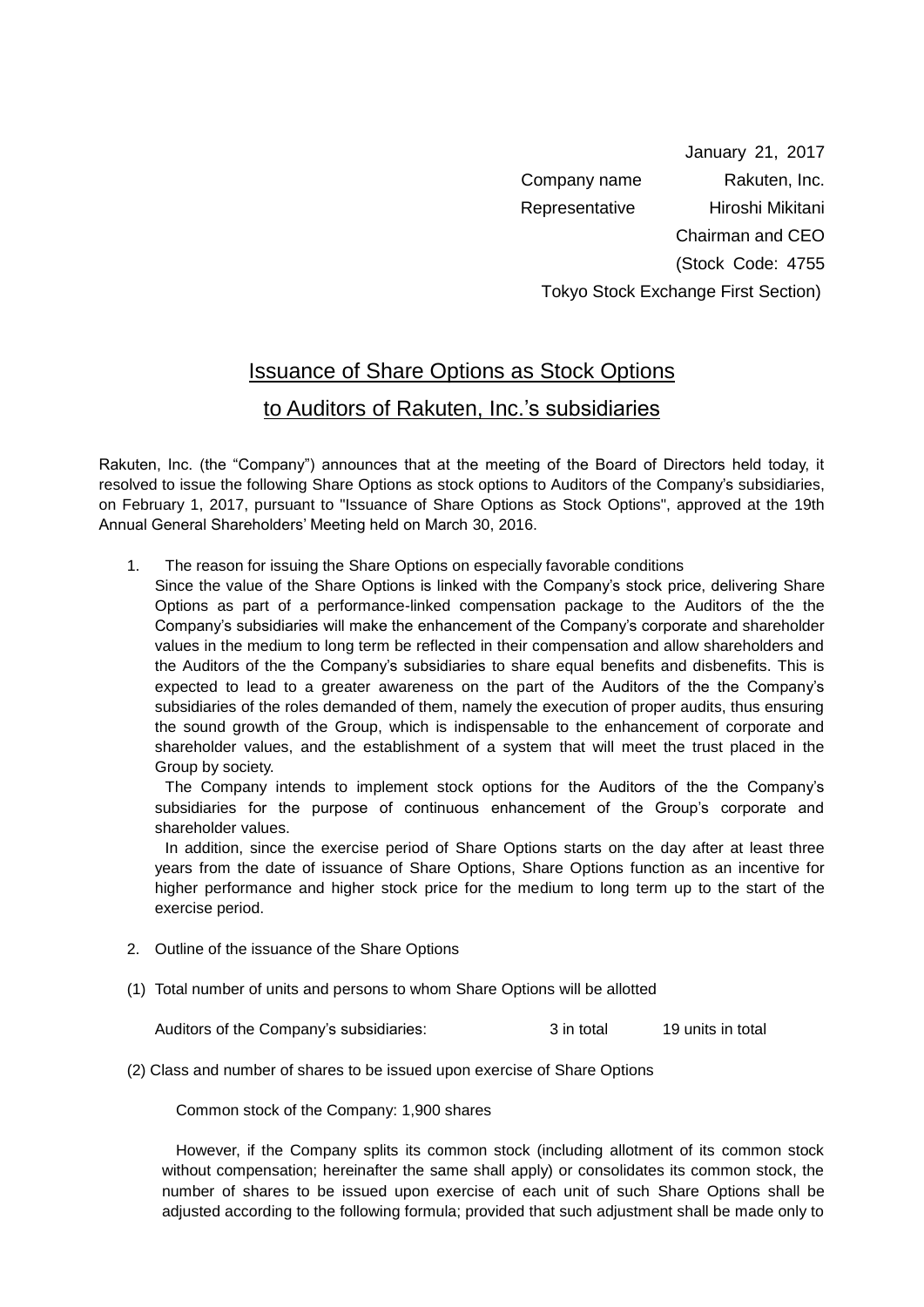those remain unexercised or uncanceled at the time of such adjustment and; provided, further, that if any fraction less than one share arises as a result of such adjustment, such fraction shall be discarded.

Number of shares Number of shares after adjustment  $\overline{=}$  before adjustment  $\times$  Ratio of split or consolidation

In addition, if the Company carries out a merger, a company split, share exchange, share transfer, etc. that makes it necessary to adjust the number of shares, the number of shares shall be adjusted within a reasonable range, taking into account the conditions of the merger, company split, share exchange, share transfer, etc.

(3) Total number of Share Options: 19 units

One hundred shares shall be issued for each Subscription Right to Shares, provided however that in the event of any adjustment in the number of shares stipulated in (2) above, the number of shares to be issued for the Subscription Right to Shares shall be adjusted likewise.

- (4) Cash payment for Share Options No cash payment is required for Share Options.
- (5) Value of the assets to be contributed upon exercise of Share Options The Price for one Subscription Right to Shares shall be one yen.
- (6) Exercise period of Share Options

Exercise period of Share Options shall be from March 31, 2020 to March 29, 2026. If the final day of the exercise period falls on a holiday of the Company, the final day shall be the working day immediately preceding the final day.

- (7) Conditions for exercise of Share Options
	- (i) Those who received the allotment of the issue of Share Options (hereinafter "Holders of Share Options") shall remain Directors, Executive Officers, Company Auditors or employees of the Company, or its subsidiaries or affiliates at the time of exercising such rights; provided, however, that exceptional treatment may be allowed in this regard by the Board of Directors in consideration of circumstances.
	- (ii) Share Options shall not be inherited; provided, however, that exceptional treatment may be allowed in this regard by the Board of Directors in consideration of circumstances.
	- (iii) Share Options shall not be offered for pledge or disposed of in any other way.
	- (iv) The Holders of Share Options have duties to pay all taxes (including but not limited to income tax, social security contributions, pensions, and employment insurance premium) specified by laws and regulations in relation to stock options and shares. In the case where the Company and its subsidiaries and affiliates is obliged to levy income tax, etc., the relevant company obliged to levy income tax, etc. shall be able to levy tax from such Holders of Share Options by the methods listed below.
		- i) Receipt by cash
		- ii) Appropriation of shares owned by the Holders of Share Options
		- iii) Deduction from salaries, bonuses, etc. of the Holders of Share Options
		- iv) Other methods specified by the Company
- (8) Matters concerning increase in capital stock and capital reserve by issuing of shares (including transferred treasury stock in lieu of issuance of shares; hereinafter the same shall be applied) upon exercise of Share Options
	- (i) Amount of increase in capital stock by issuing shares upon exercise of Share Options shall be half of the upper limit of capital increase as calculated pursuant to the provisions of Article 17, Paragraph 1 of the Ordinance on Accounting of Companies, where any resultant fraction less than one yen shall be rounded up.
	- (ii) Amount of increase in capital reserve by issuing shares upon exercise of Share Options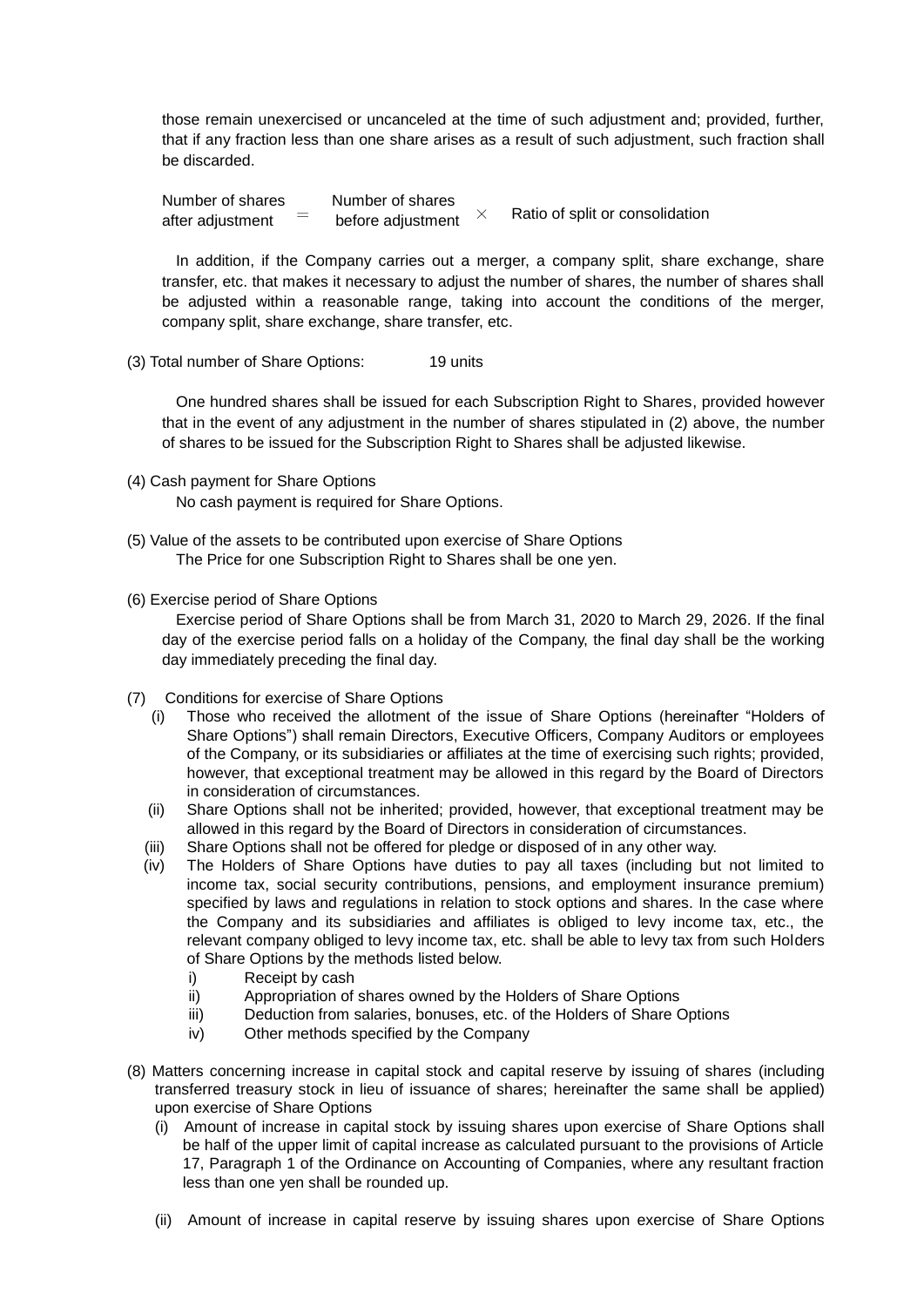shall be the upper limit of capital stock increase as described in (i) above less the amount of increase in capital stock set out therein.

- (9) Reasons and conditions for the acquisition of Share Options
	- (i) In case that the proposal of any merger agreement under which the Company is dissolved, or any absorption-type company split (kyushu-bunkatsu) agreement or incorporation-type company split (shinsetsu-bunkatsu) plan in which the Company will be a splitting company, or any share exchange agreement or share transfer plan in which the Company will be a whollyowned subsidiary of another company is approved at a General Shareholders' Meeting of the Company, the Company may acquire Share Options at the date specifically determined by the Board of Directors of the Company without any compensation therefor.
	- (ii) In case that a holder of Share Options ceases to accommodate the conditions of (7) (i) above before exercising Share Options, the Company may acquire such Share Options at the date specifically determined by the Board of Directors of the Company without any compensation therefor.
- (10) Restriction on the acquisition of Share Options by transfer Any acquisition of Share Options by transfer shall require an approval of the Board of Directors of the Company by its resolution.
- (11) Treatment of Share Options in case of organizational restructuring of the Company
	- In the event the Company merges (limited to cases where the Company becomes a dissolving company), performs an absorption-type company split or an incorporation-type company split, or conducts a share exchange or a share transfer (hereinafter collectively referred to as "Organizational Restructuring"), Share Options of a corporation described in Article 236, Paragraph 1, Items 8.1 through 8.5 of the Companies Act (hereinafter "Restructured Company") shall be delivered under the following conditions to each those who received the allotment of issue of Share Options remaining unexercised (hereinafter "Remaining Share Options") at the time when Organizational Restructuring takes effect. In this case, the Remaining Share Options will lapse and the Restructured Company will issue new Share Options. However, the foregoing shall apply only to cases in which the delivery of Share Options of the Restructured Company according to the following conditions is stipulated in the merger agreement, the absorption-type company split agreement, the incorporation-type company split plan, the share exchange agreement or the share transfer plan.
		- (i) Number of Share Options of the Restructured Company to be delivered The Restructured Company shall deliver Share Options, the number of which shall equal the number of Share Options held by the holder of the Remaining Share Options.
		- (ii) Class of shares of the Restructured Company to be issued upon the exercise of Share **Options**

Shares of common stock of the Restructured Company

(iii) Number of shares of the Restructured Company to be issued upon the exercise of Share **Options** 

To be decided according to (2) and (3) above after taking into consideration the conditions etc. of the Organizational Restructuring.

- (iv) Value of the assets to be contributed upon the exercise of Share Options The value of the assets to be contributed upon the exercise of each Subscription Right to Shares shall be decided according to (5) above after taking into consideration the conditions, etc. of the Organizational Restructuring.
- (v) Exercise period of Share Options

Starting from the later of either the first date of the exercise period of Share Options as stipulated in (6) above, or the date on which the Organizational Restructuring becomes effective and ending on the expiration date for the exercise of Share Options as stipulated in (6) above.